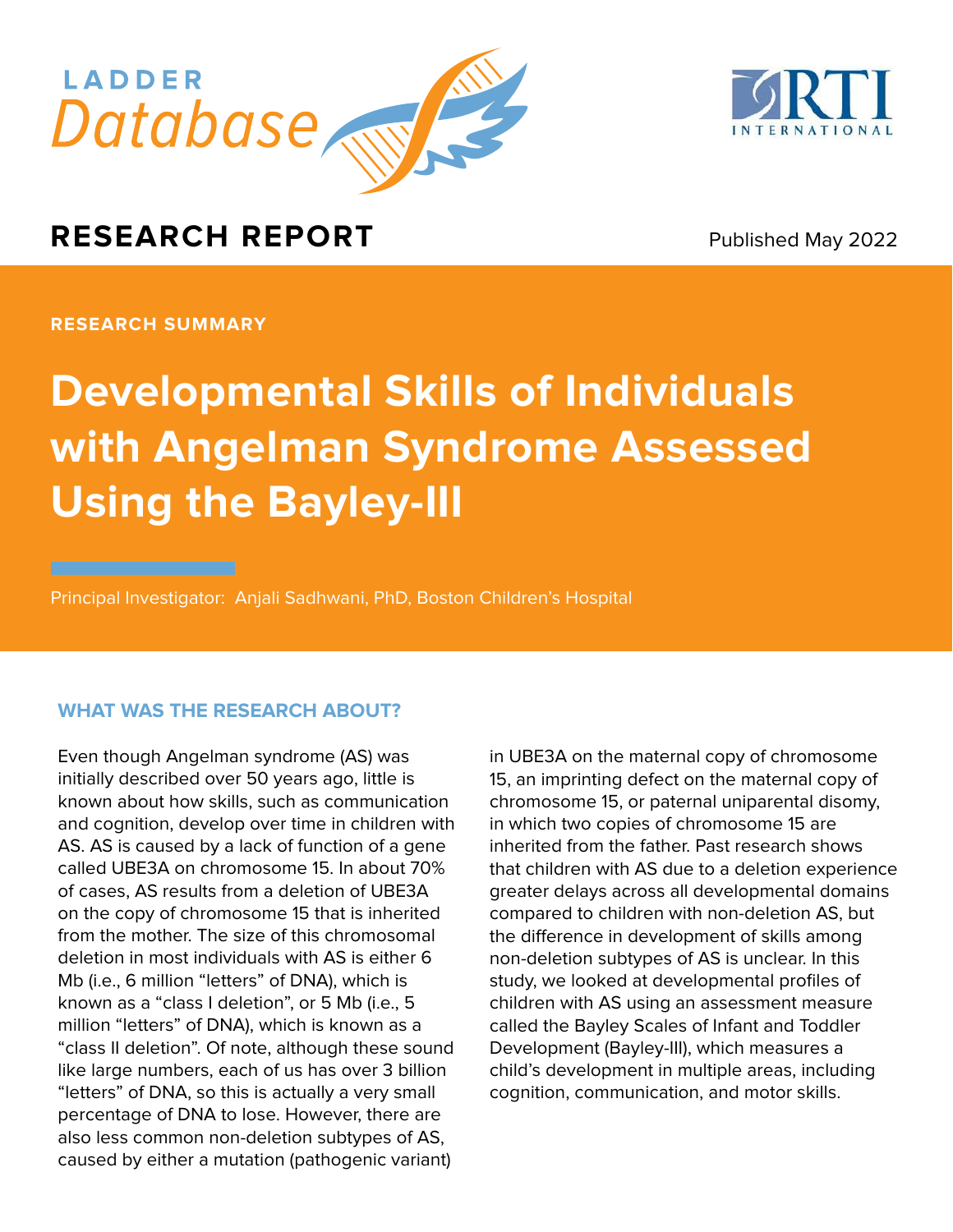## **WHAT DID THE RESEARCH TEAM DO?**

We analyzed Bayley-III data obtained from children between the ages of 12 months and 12 years who were evaluated in the AS Natural History Study. The Bayley-III was designed to assess developmental skills in infants and toddlers, but it is also commonly used to assess developmental skills in older children with severe cognitive impairments, including individuals with AS.

We examined how cognition, receptive and expressive communication, and gross and

**WHO WAS IN THE STUDY?**

236 participants with a molecular diagnosis of AS between the ages of 1 and 12 years were included in the study. There was an equal number of male and female participants in the sample. On average, children had approximately three study visits. Overall, approximately 60% of the children in the sample had a history of seizures.



Table 1. Average age of participants at first and final study visits

|                                          | Class I<br>deletion | Class II<br>deletion | <b>UBE3A</b><br>mutation | ImpD | UPD | Overall |
|------------------------------------------|---------------------|----------------------|--------------------------|------|-----|---------|
| Average age<br>at visit 1<br>(years)     | 4.0                 | 4.2                  | 5.0                      | 5.4  | 5.8 | 4.5     |
| Average age<br>at final visit<br>(years) | 6.4                 | 6.9                  | 6.9                      | 8.2  | 7.8 | 6.9     |

fine motor skills develop over time in children with AS. We also looked at differences in these developmental domains among five molecular subtypes of AS and described patterns of strengths and weaknesses for children with AS based on these molecular subtypes. Documenting how developmental skills vary by molecular subtype is important for future studies that are focused on the needs and prognoses of these children, as well as for future treatment studies that may potentially improve developmental skills in one or more domains.





ImpD: imprinting defect; UPD: paternal uniparental disomy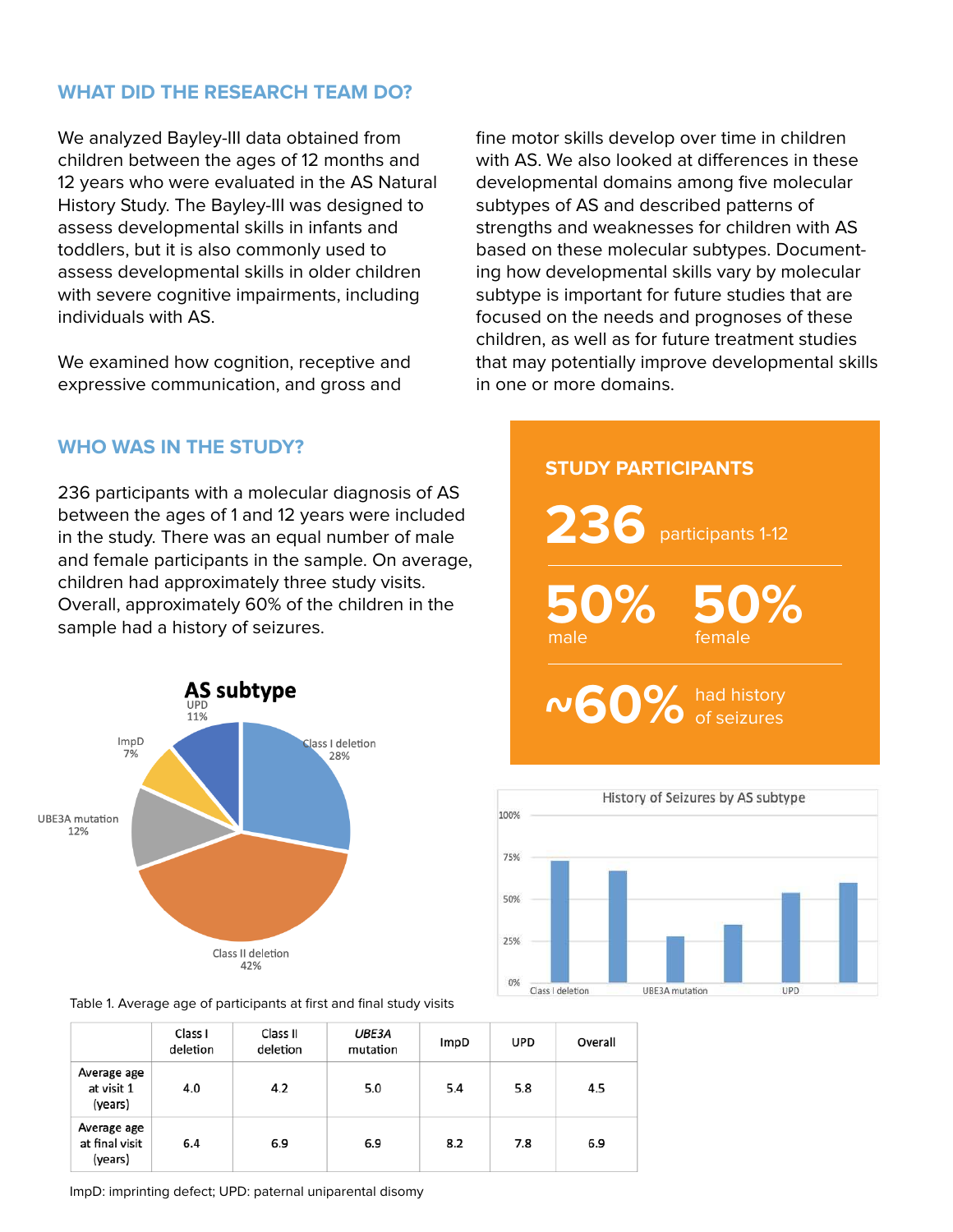### **WHAT DID THE RESEARCH TEAM LEARN?**

At six years of age, most children with AS were functioning at the developmental level of a 14 to 27-month-old child across developmental domains. Children with AS made slow gains in development through at least 12 years of age, developing at a rate of about 1-2 months a year.

#### **Children with a non-deletion AS subtype had better developmental skills compared to those with a deletion subtype**

Consistent with previous studies, children with Class I and Class II deletions had lower scores on the Bayley-III and a slower rate of gaining skills compared to children with non-deletion AS. Children with a UBE3A mutation had higher scores and a greater rate of skill attainment

compared to children with the other subtypes of AS. Children with an imprinting defect and paternal uniparental disomy had similar developmental profiles, typically demonstrating a lower level of skills and slower growth in skills compared to children with a UBE3A mutation but performing better than children with a Class I or Class II deletion.

**Expressive communication was a significant weakness compared to the other developmental domains**

Regardless of AS subtype, expressive communication was the most impaired developmental domain.